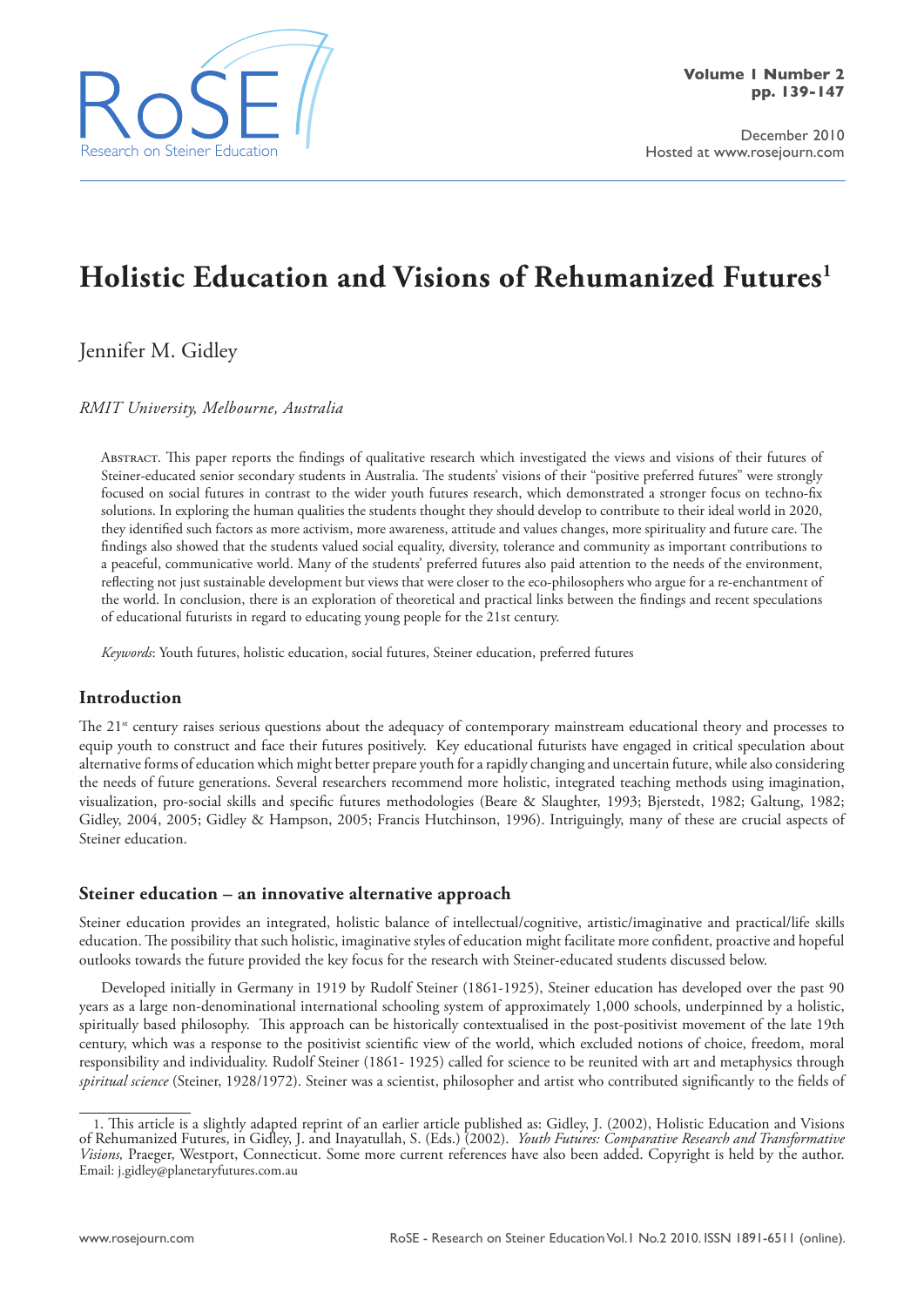education, agriculture (bio-dynamics), architecture, medicine and the arts. A futurist and grand theorist he had a macrocosmic perspective on time in relation to what he called the evolution of human consciousness and with great foresight he initiated the educational approach discussed here.

## *Underpinning theories*

Underlying this approach is a holistic paradigm for viewing the world. The epistemological basis of the aesthetic, imaginative and holistic features of Steiner pedagogy is supported by art education theory. While this theory extends historically back to Plato (from a western perspective) it has been more recently grounded in contemporary art education theory which draws on developments in the cognitive sciences springing primarily from Gestalt psychology (Anderson, 1985; Arnheim, 1989; Broudy, 1987; Eisner, 1985; Read, 1943). The theoretical marriage of art education with Gestalt psychology has endorsed the value of the holistic, left brain/right brain patterning processes that enhance memory and learning through higher order meaning-making.

Speaking in 1922 of the qualities needed in education to prepare young people for the trials of the future, Steiner stressed the moral aspects of pedagogy:

Pedagogy . . . is not merely a technical art. Pedagogics is essentially a special chapter in the moral sphere . . . only those who find education within the realm of morality, within the sphere of ethics, discovers it in the right way. (Steiner, 1967)

By contrast, the contemporary crises of youth have been referred to by Eckersley as reflecting "a profound and growing failure of western culture . . . to provide a sense of meaning, belonging, and purpose in our lives, as well as a framework of values" (Eckersley, 1993).

While the deconstruction of the metanarratives of modernity by postmodernism has left a values vacuum for our youth (Gidley, 2005), Steiner education provides an approach which fosters a reinvention of human values to reincorporate the sacred. This approach is aligned to Thomas Berry's *post-critical naiveté*, Morris Berman's *participatory consciousness* and David Tacey's call for a *postmodern spirituality*, the impact of which will be evident in the students' visions (Berman, 1981; Berry, 1988; Tacey, 1995).

In addition, Steiner education, underpinned as it is by a holistic cosmology, and spiritually based ontology, regards recognition of the interconnectedness of all things as a way of knowing. This aligns it also with many non-western epistemologies (Nandy, 2000), which do not subscribe to the fragmented nature of learning underpinned by instrumental rationality. This recognition of the interconnectedness of all the discrete subjects is fundamental to the integral manner of planning of the Steiner curriculum (Gidley, 2007; Steiner, 1981).

## *Conceptual approach to the cultivation of imagination and will*

The conceptual approach of Steiner education is an integrated approach to the development of the child as a whole. In particular, the cultivation of the students' imagination is considered to be a factor in helping them to envision prospective futures, which are different from the present (Nielsen, 2004). The foremost tool for the cultivation of the imagination in Steiner schools is the use of the story as a pre-eminent medium of teaching. Also the creative arts are widely used in Steiner schools to give deeper meaning to every subject and promote intrinsic motivation and positive self-esteem. The value of this approach to cognitive development, in particular the development of an allusionary base for finding meaning in life is supported by contemporary art educationists and psychologists (Anderson, 1985; Arnheim, 1989; Broudy, 1987; Eisner, 1985; Read, 1943). Steiner himself linked the artistic education of the child with the development of initiative:

If, through an artistic approach, which appeals to the whole human being, we gradually unfold in our teaching what has become purely intellectual in the world, our pupils will grow into complete and integrated personalities, capable of developing real initiative.(Steiner, 1981)

## **Envisioning positive futures – social futures as paramount**

Because of my interest and involvement in both Steiner education and youth futures research I decided to test speculations of educational futurists by researching the views and visions of young people educated in the Steiner system which, to my knowledge, was closest to the futures researchers ideal model. In this study, 128 senior secondary students participated, from the three largest Steiner schools in Australia (Sydney, Melbourne and Adelaide). This article reports the Steiner students' visions of their futures, drawing on a combination of data sources and represents a qualitative analysis of their preferred or desirable futures across various themes. It was found that the Steiner students were just as inclined as other students and young people, as suggested in the wider research, to have grave concerns in terms of their expectations about the future of the environment, social justice and conflict. Paradoxically, in spite of this, as reported elsewhere, it was shown that unlike many mainstream educated youth, they were not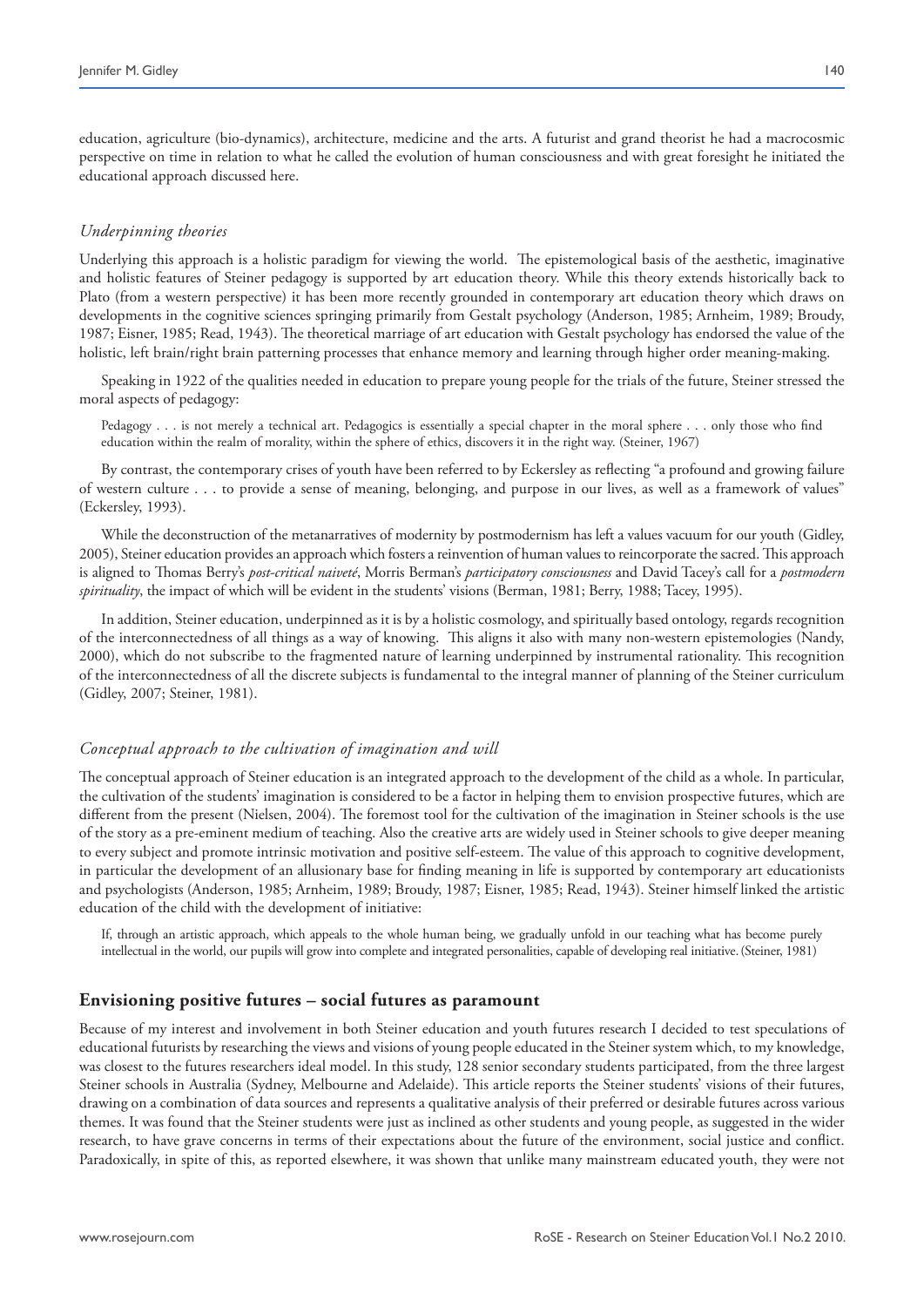disempowered by those negative future expectations, but rather, demonstrated a strong sense of activism to create more positive futures (Gidley, 1998).

In addition, this article shows that the Steiner educated students have produced many very richly imaginative positive visions of their preferred futures within the general thematic areas covered by the research. In addition to the themes provided to them (the environment, social issues, and war and peace), the students' qualitative responses and visions demonstrated that they see the quality and character of humanness itself as a major factor in the challenges we face and also the futures they hope for [Note: students' real names are not used]. The preferable world they do imagine is one where human development, responsibility and action are at the forefront.

## *Human development as a basis for positive future images*

When the students were asked to imagine living in the year 2020 when many of their hopes for the world have been realized, the positive changes they envisaged strongly centered on the importance of human development, with 75% of students citing some aspect of human development as being important. As the human development factor appears to be fairly unique to this research, a more in depth picture of the qualities the students described (activism, values changes, spirituality, and education for 'future care') will be presented below, through direct quotations from the oral and/or written responses of the students.

#### Activism

A rather impassioned plea for activism came from Katrina, an articulate, fully Steiner educated Year 10 student with German parents:

Obviously most people hope that the world will improve by the year 2020, but whether this is realistic or not is up to us. Everyone is able to do something in thousands of ways but people don't seem to see that. They think that the problems are too great for them to deal with by themselves and so there isn't even any point in trying. I believe that we can do something and that it is in our hands to change the future of the world. I am personally involved with the third world organization called world vision and I have seen the difference that single people can make... So by educating children in schools about what they can and SHOULD do, more young people may take the initiative to act.

Katrina's comments are not only in sharp contrast to the youth disempowerment referred to in many of the other studies, but indeed give us insights into, and point to possible resolutions for, this crisis of confidence among many of our youth.

#### Changes in values

A similar depth of insight into the problems experienced by some of our youth today has been further demonstrated by two other girls. Cathy expresses her views about the benefits of Steiner education, in the following discussion of values:

We need to start thinking on a global level, at the moment people are too tied up in materialistic values, which only lead to unhappiness. People are just starting to realize this, I think Steiner schools will prevail over the state system in the future. State schools are breeding unhappy work orientated materialistic machines.

The other year-12 student Jana, of Dutch parents, has attended the same Steiner school for over 7 years. Her visions for positive changes that would bring about her ideal future world show clearly how she sees that a change in values can precipitate actual solutions to the global problems:

There is more overall acceptance and tolerance for people of colour, this has come about by realizing the importance of all cultures. There is less pollution as people are concerned with the environment, together we have made an effort to be less selfish and more aware.

Many of the responses categorized as being in the values area refer to changing attitudes. In a rather poignant statement of the seriousness of the issues involved and the urgency of the need for the attitude/values changes referred to here Joshua, a Year 12 student, reveals his anxiety about the very future viability of earth: 'The future of the earth depends on the attitude of the community (both local and global)…The question is whether this point will be too late or not?'

The ability of some of these students to see clearly that the fearful prospects for the future of the earth that they, like other young people, are able to see, can only be overcome by an urgent and vital need for us as humans to change our values to less materialistic ones, is a striking echo of much of the eco-theological and contemporary futures studies literature, and of course the spiritual scientific thinking of Rudolf Steiner himself.

#### **Spirituality**

The general category termed here spirituality may be particularly distinguished by terms such as 'be more aware', 'be conscious', and 'be awake'. Several other subcategories have been included under this general term.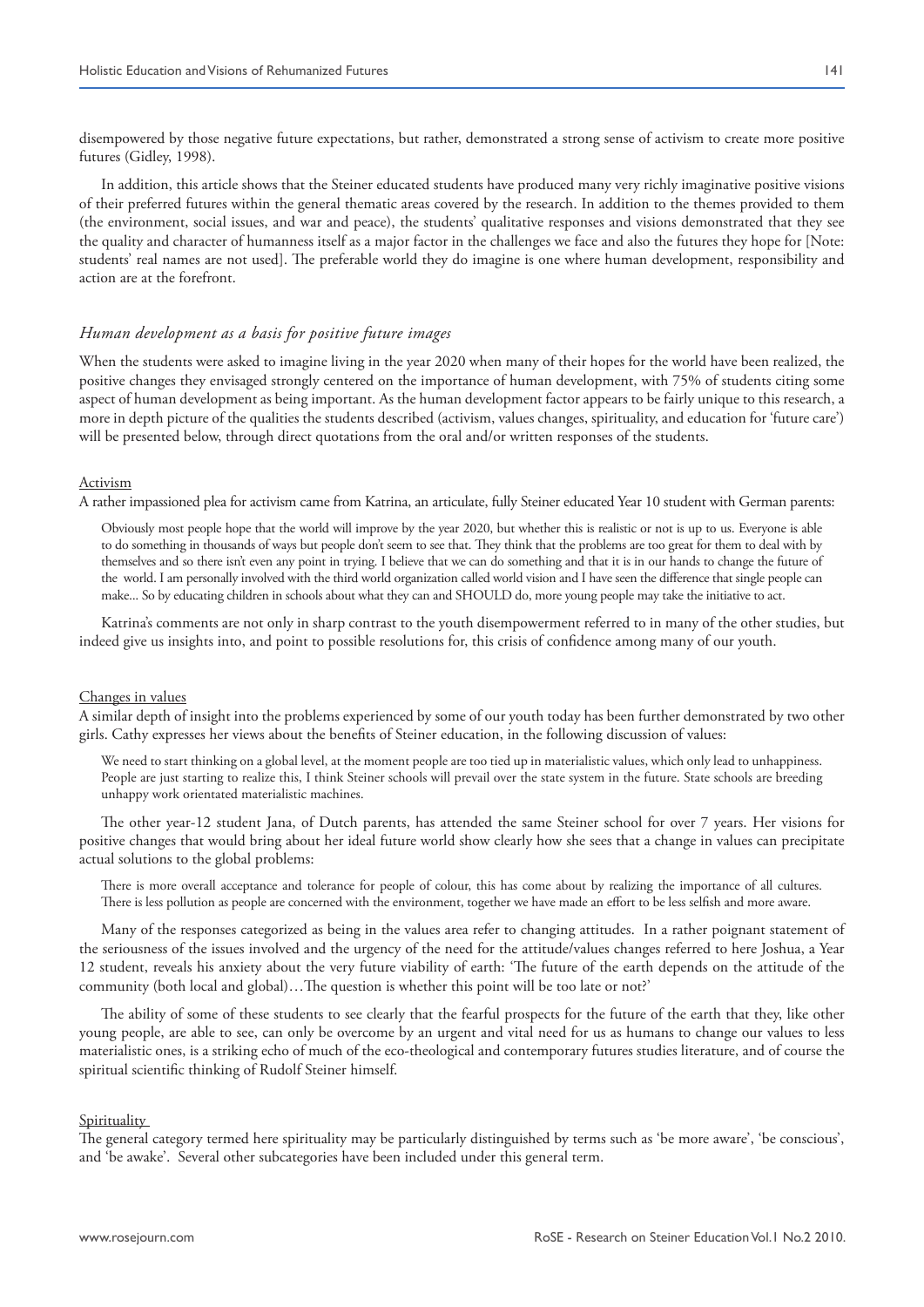*Consciousness development.* The category of consciousness development represents the students' recognition that there is a mental or spiritual aspect that underpins their actions. The mention of the need for an increase in awareness was a frequent response in this and other responses. That this is a central or driving factor as a basis for education and action, is suggested by David, a fully Steiner educated year 11 student:

I think it is very important to become aware and sufficiently educated in these topics, from there one can choose to tackle more active action.

*Personal empowerment* is a factor here, which indicates the students' awareness of the value of the contribution of each individual human being. It is well exemplified by Sarah, quoted earlier, who seems completely undaunted by the immensity of the global problems that have been identified by the students elsewhere:

I can do everything in my own power to resolve my own conflicts peacefully and constructively and hopefully it will spread further. I can do good, be generous, do volunteer work for community health/charities and conscientiously make an effort to reduce my own and my families pollution and waste. I'd like to also go to a 3rd world nation and do all I can there.

On the other hand a number of students also suggest the idea that the whole is greater than the sum of its parts so the individual empowerment is tempered with *community empowerment* issues rather than individual egotism or power-seeking. The need for a community effort is highlighted by Year 10 student James, who attended a religious primary school and Steiner secondary school:

If everyone decided to do something about it then we could, but at the moment most people think it won't affect them. I think there are enough resources in the world to make everyone happy.

It is in the area of *interconnectedness* and respect for the sacredness of the earth (Gaia) that values begin most strongly to merge with the term spirituality. Sarah who spoke earlier on the need to start with oneself sees the environmental crisis as a springboard for spiritual development:

Because of the environmental crisis, the world's people realized that we have to work together to maintain our livelihood and we all have much more love and less greed.

Other students also refer to a link between environmental crisis or even catastrophe and a resultant regeneration or development of spirituality. These intuitions of the students are intriguingly consistent with the literature on spiritual emergencies where individual spiritual initiation is often preceded by a crisis (Grof & Grof, 1989). Joseph, a fully Steiner educated Year 11 student, comes straight to the point, suggesting we need to "seek our meaning of existence to a greater level than now and search for true identity with the spirit." A similar scenario is envisioned by Kathryn, a Year 12 student who has been Steiner educated since Year 7 and wants to be a teacher or healer:

I tend to think that some huge catastrophe is going to occur either natural or man-instigated (world war), which will shake everyone up. After that there will be a kind of golden age. I don't think regeneration (of spirit and land) is possible without some kind of stirring/ shocking event.

The extent to which this vision of environmental regeneration is holistically linked with some sort of spiritual integration within human beings is articulated by Yolanda, quoted earlier. She is in her 12th year of Steiner education. Her vision of the positive changes needed for her ideal future world ensures that:

Humans use their abilities to their full potential balancing out the way we 'think' with our minds with the 'thoughts' we receive from our hearts.

*Education for future care* is another emerging issue in the human development arena. It seems that one of the things that thinking about the future has induced for these students is the realization that 'the future' is something that needs to be addressed in schools. Alex, a Year 12 student who had a Steiner secondary and State primary education was quite emphatic in his view of future improvements in education, whereby "People are taught that as individuals they control the future."

Another fully Steiner educated Year 12 student Damien, became a little cynical in thinking about the importance of listening to young people's views about the future:

The only thing that I can suggest is that people actually listen to what is being said by the young people of the day. After all we are the ones who have to put up with all the crap that older generations dump on us by not thinking of the future.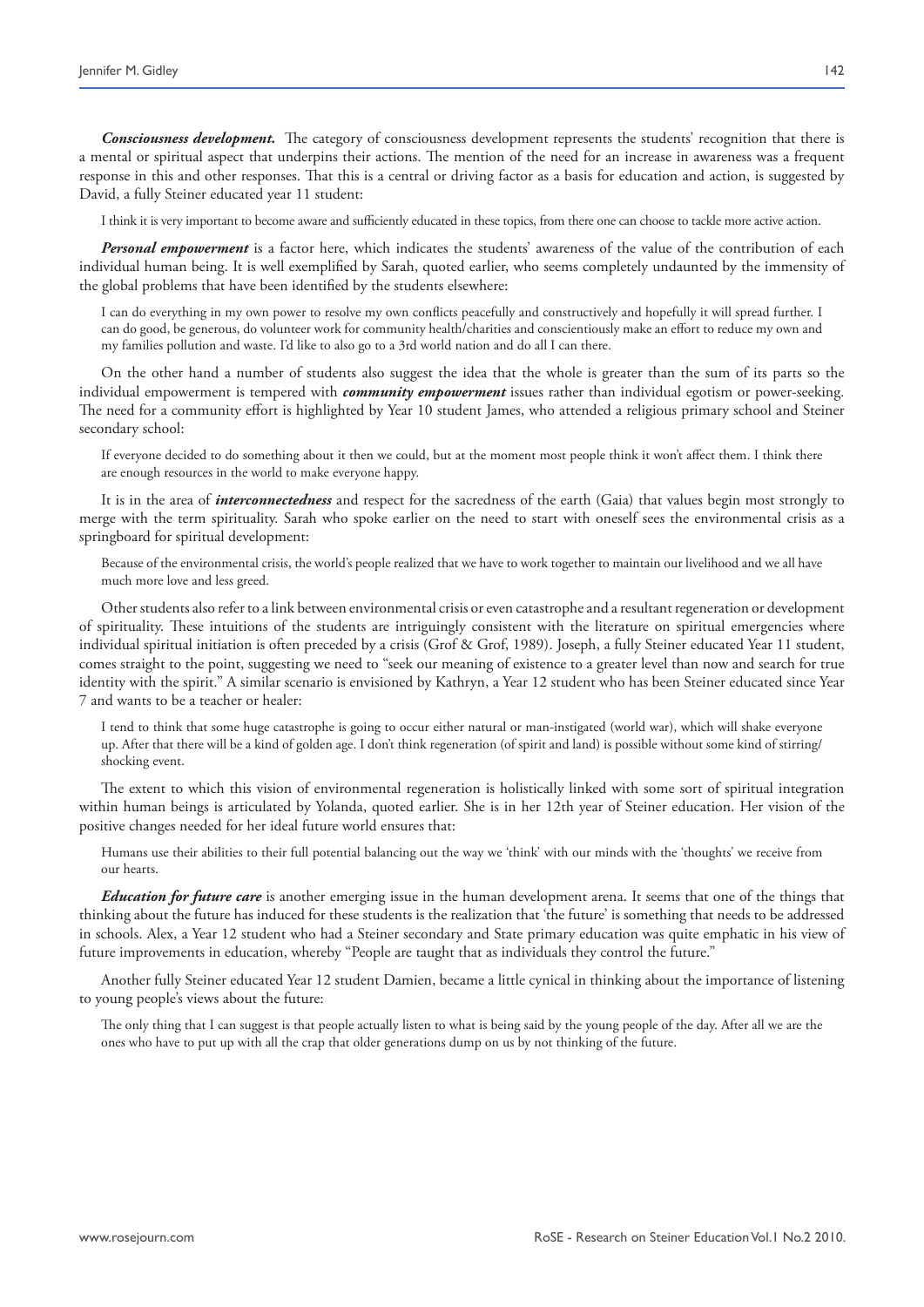## **Social equality, diversity, tolerance and community**

Almost two-thirds of the students (61%) regarded changes to the many social issues they cited as problems as being vital to the creation of what they saw as socially equitable futures. Among the changes the students envisaged as necessary if their ideal futures were to be implemented were:

- Less/no homelessness, 3rd world countries, hunger/thirst, poverty;
- no divisions according to race, class, gender, culture;
- political freedom for all and land rights for indigenous peoples;
- a reduction in health problems and social pressures.

Jana saw the need for a deeper analysis of the issues involved in order to create the more equitable future she envisaged:

There is less homelessness as we are coming to understand the real reason why kids for example run away from home. We are coming to the root of problems and working on building stronger foundation as a way of prevention, rather than solving problems on a superficial level as they arise… I believe that at the moment we are at a peak of self-centredness and everyone is fighting their own battle of survival. As this is a peak there must also be a decline, where people realize that it is time to work together, towards a whole.

This concern for looking more deeply and broadly at issues was shared by Paul who has attended Steiner schools all his life. His future vision requires: "a 'system' that encourages people to think who they are and why they are here (stop thinking so narrow and short term)". A Year 11 student, Shana, who has had a mixture of religious and Steiner education, decided to present her future visions in terms of two scenarios which describe how she sees issues such as homelessness and racism being resolved in the future.

**Scenario 1**: No homelessness: Many people didn't even have homes. By opening many homes run by caring people, which offered free healthy food and comfortable beds, financed by money which otherwise would have been used on ridiculously unnecessary things like road work that isn't needed, nearly ALL homeless people, young and old, have places to live.

Scenario 2: No racism: Classes were developed in every school that focused purely on racial difference and the problem of racism. Students were allowed to discuss opinions openly and were taught by intelligent knowledgeable teachers. Seeing as every child from a very young age grew up without purely prejudiced narrow-minded racist views, all great problems of racism faded away. Children with problems passed down from parents or developed due to a bad experience were counselled and given ways to deal with their feelings.

## **A peaceful, communicative world**

Somewhat less confidence is demonstrated in terms of creating visions of futures without war and conflict. Little more than a third (37%) of the students were able to envision a peaceful future world. However, those who could envision it saw this capacity beginning with themselves. The importance of listening to the other person's point of view in resolving conflicts was particularly stressed in one of the Year 12 group dialogue sessions, where considerable discussion about the importance of relationships and dialogue in conflict resolution was encapsulated in the following comment by fully Steiner-educated Jake:

I think 'just relations' is the building block to everything - like communication and how you deal with people.

A more richly elaborated scenario depicting how peaceful futures might be fostered on a global scale is here developed by Shana, whose socially just scenarios were presented above. This 17-year old girl's vision, described below, of a peaceful world where global decisions are made collaboratively and in consultation demonstrates a wisdom that many political leaders could learn from.

**Scenario 3:** After much careful planning and deliberation, all world leaders and influential people met. A complete truce was called upon for this meeting even between warring countries. There were translators present and the leaders were made to listen to children and adults who had been decided upon before for having the best opinions and ideas, and an enormous agreement was made that all problems would be solved peacefully and without war. They realized how shocking and terrible and unnecessary it was for babies and innocent people to be killed brutally because of different religions or fights over land rights. Finally peace reigned and a few arrogant, blind, narrow-minded people didn't continue to destroy innocent lives.

## **Re-sacralising of nature and humanity**

A unique and important finding was that none of the Steiner-educated students saw technology as being the savior in the future, as in Hutchinson's and other research where the way out of global crises into preferred futures for some students was into the 'passive hope of techno-fix' solutions or 'technocratic dreaming' (Eckersley, 1996; Frank Hutchinson, 1992). In addition, the Steiner-educated students are somewhat cynical about technology with some considering that technology needs to be "slowed down and people go back to basic living."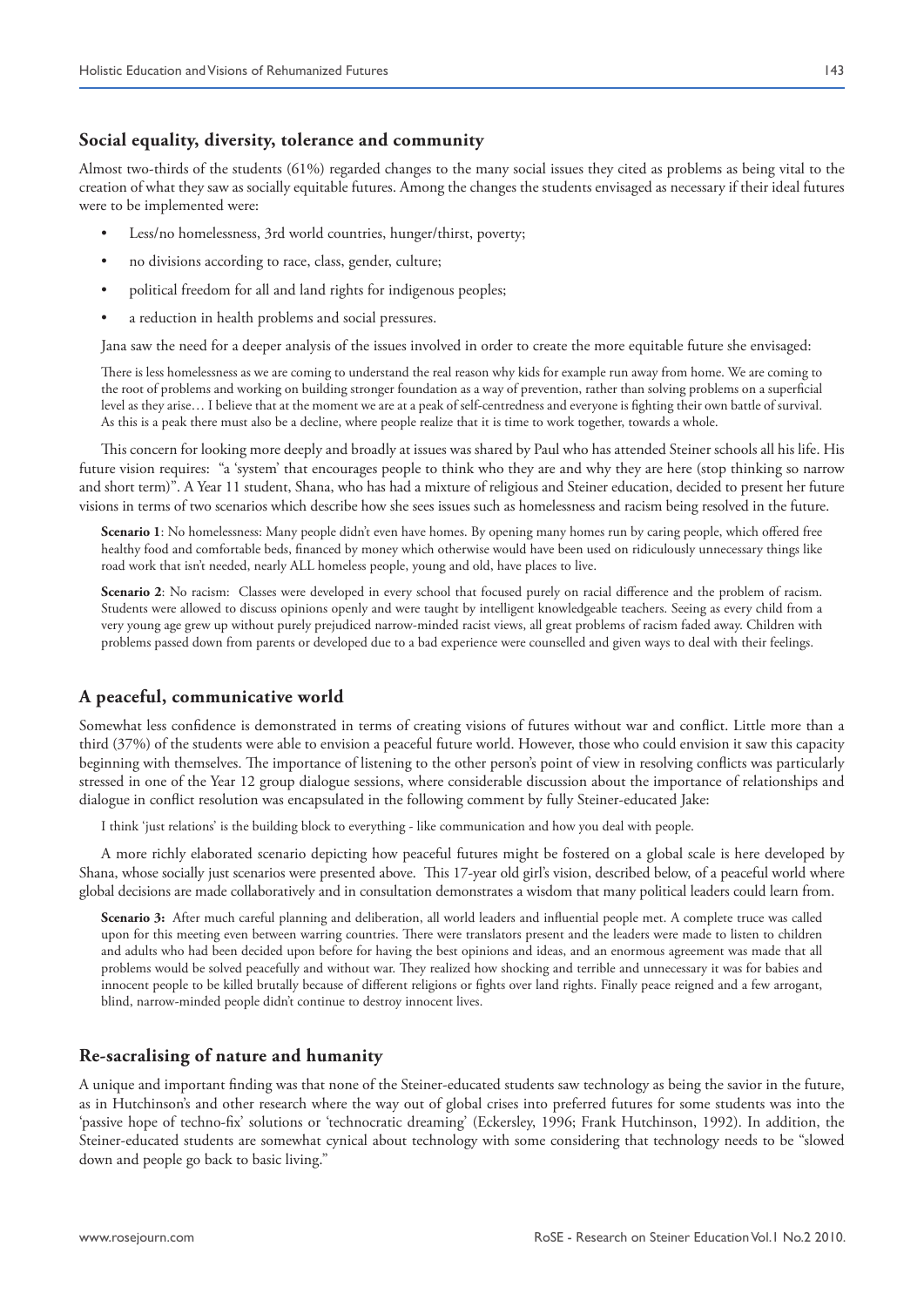## *Images of sacred nature as contemporary (ancient) wisdom*

The fairly typical 'clean, green and safe' images of future environmental health and cleanliness are found to a degree in some of the other research where young people's preferred futures are investigated (Eckersley, 1996; Hicks, 2002; Frank Hutchinson, 1992). The Steiner-educated students saw this as being related to "overcoming corporate greed" and "putting the environment in front of money." In addition, a small number of the students began to identify and describe, if somewhat tentatively, future images, which echoed a spiritual dimension only barely hinted at in the other research. Going beyond reductionist and materialistic terminology, the following statements indicate a deeper reverence for the earth, which is at least reflective of a Gaia image if not a sacred image of the planet.

- People have realized their connection to the world around them.
- We have to live for principles that are in harmony and respectful of the earth's existence.
- We have learned to live more in harmony with the earth.

The esoteric underpinnings of Steiner education, which incorporate an appreciation of epistemological interconnectedness, begin to emerge more strongly in the comments of Christina, a Year 10 student who has attended religious and Steiner schools. What she hopes for in the future is that "there is a greater respect for the four elements earth, air, fire and water and that they are seen as sacred."

Many of the students' visions of their preferred futures in relation to the environment parallel the recommendations of the growing body of eco-literature on the vital importance of reversing the destructive environmental trend in favor of sustainable development. Particularly interesting (in that they have not emerged from other research) are the students' visions, albeit a small number, which reflect images of "sacred nature." This somewhat romantic, idealist, even animistic view of the living environment is supported by an emerging body of literature which decries the environmental destruction which has resulted from three centuries of scientific reductionism and calls for a "re-enchantment of the world" (Mander, 1991; Roszak, Gomes, & Kanner, 1995). It should be noted also that some of this literature is remarkably consistent with the image of nature as inherently artistic, mysteriously alive and imbued with spirit, a view held by many indigenous epistemologies, artists and poets, and also reflected in the writings of such philosophers as Goethe, Schiller and Steiner (Steiner, 1968, 1983).

### *Utopian dreams and lessons*

It might be cautioned that many of the visions presented above are utopian dreams divorced from reality or any hope of implementation. In fact one fully Steiner-educated Year 12 student, Melina, critiqued herself and balanced her own utopian vision in the following way:

My imagined utopia, in which everything is perfect in everyone's eyes, would not have time to develop by the year 2020. Anyway I don't believe that it could ever be real because one can't live without some worries to balance one's life. However I believe that the situation in the world will improve and the problems that are now will be addressed.

A Year 11 student, Julia, who has also attended Steiner schools all her life also counter-balanced views of utopian possibilities:

This earth will never become a place free of problems. That is not its destiny. This is a place where people come to learn and without problems we cannot do this. As the saying goes: Too much sunshine makes desert.

## **Human development for social futures**

In addition to the somewhat ubiquitous positive environmental images that the students created, more uniquely, they invested considerable imagery in re-inventing human values. Three-quarters of the Steiner-educated students produced some kind of positive imagery in relation to how human beings need to change in order for their preferred future worlds to be created. This capacity to richly envision aspects of human development as part of futures visioning has not been demonstrated in other research with young people to my knowledge. Furthermore, it has been stated by Hicks (1996) that even in research of adult views and visions of the future the emphasis has been on technological rather than on social futures. He quotes Johan Galtung on the general gap in the futures research on anything pertaining to social futures:

The future is seen in technical terms, not in terms of culture, human enrichment, social equality, social justice, or in terms of international affairs... People may think of social future but regard it as unchangeable. But it seems more probable that they have only been trained to think technologically and have no other type of thoughts as a response to the stimulus 'future'... [T]his will then become self-reinforcing since no one will be stimulated to think about social futures. (Hicks, 2002)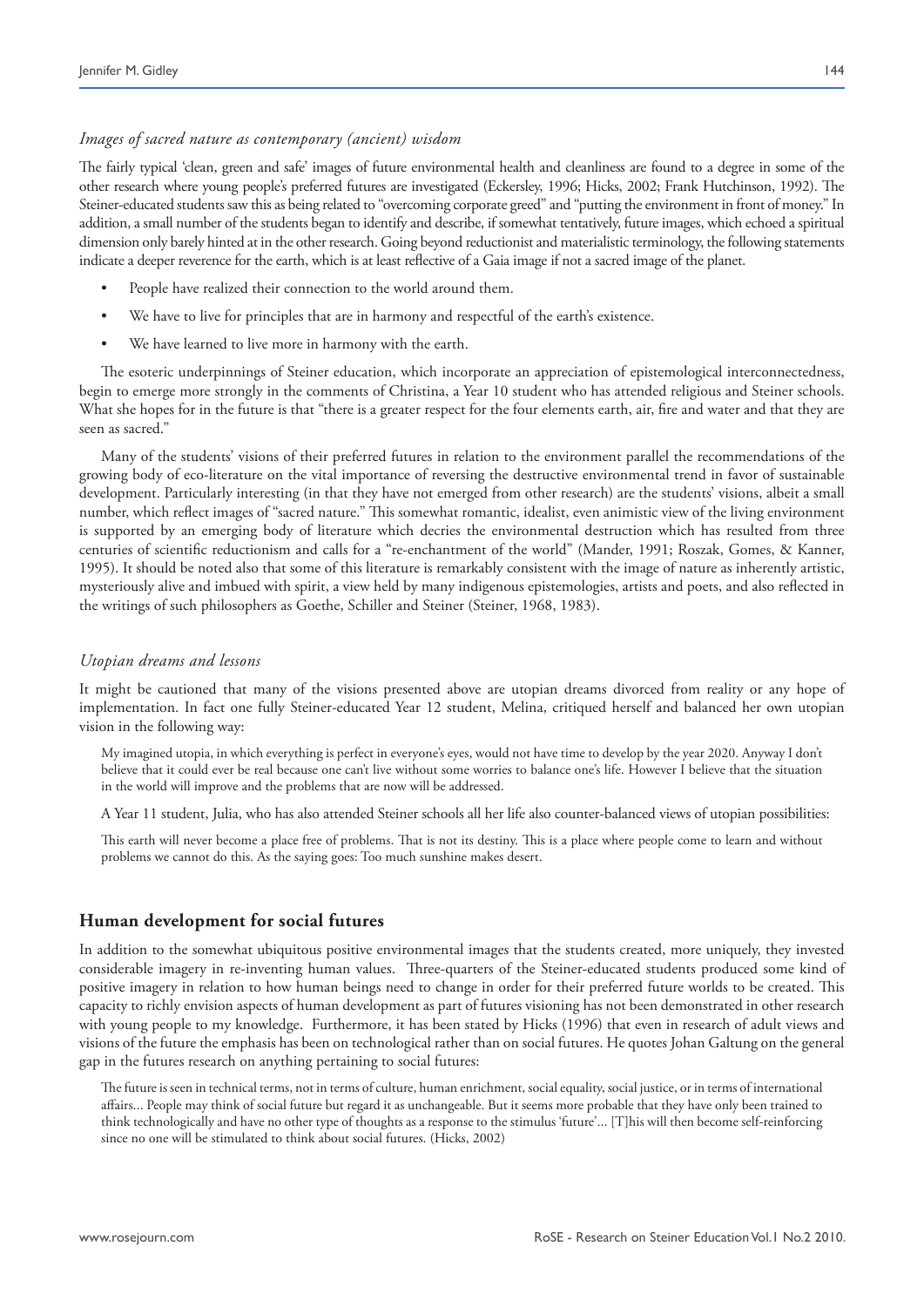The extent to which the Steiner-educated students' visions also depicted socially just futures of equality and diversity, tolerance and community, further indicates that their capacity to envision social futures is quite strong. In addition, when they came to envisioning futures without war, the content of their visions primarily related to improvements in human relationships and communication, through dialogue and conflict resolution, rather than a passive peace image. Further suggesting a sophistication of social awareness rather than protected innocence, even their utopian dreams were full of dialectic struggle, as are those of futurist, Ashis Nandy, rather than a naive return to paradise (Nandy, 1992).

In summary, it is intriguing to compare the sense of responsibility that has emerged in these students' visions of their futures with what Slaughter refers to as "responsibilities of young people for the 21st century." He lists such qualities as:

- • Looking beyond one's own personal needs
- Participating in the global community
- Acting as caring stewards of the environment and other species
- Acknowledging the rights of future generations
- Conserving and reinventing cultures
- • Subordinating technical concerns to human ones (Slaughter, 1994).

In many respects the Steiner students demonstrate what could be called futures thinking or foresight, although they have not been formally introduced to futures studies education.

This research provides strong support for the speculation of educational futurists that an education that is more integrated, imaginative and proactive will better prepare young people for the future. The Steiner educational approach appears to foster in young people the ability to imagine positive social futures and the idealism and commitment to work for their creation.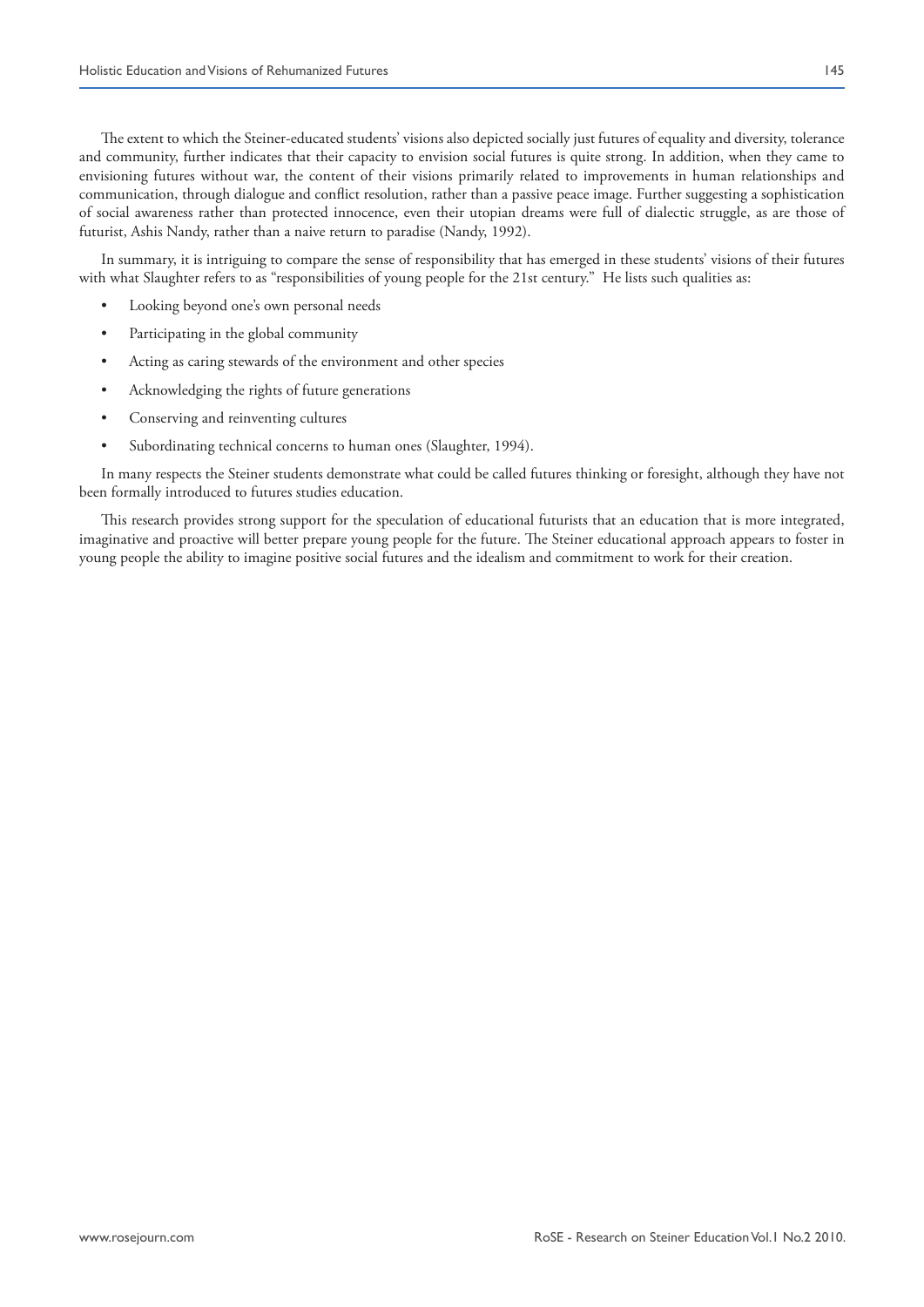## **References**

Anderson, J. (1985). *Cognitive Psychology and its Implications*. New York: W.H.Freeman and Co.

- Arnheim, R. (1989). *Thoughts on Art Education*. Los Angeles, Calif.: Getty Centre for Education in The Arts.
- Beare, H., & Slaughter, R. (1993). *Education for the Twenty-first Century*. London: Routledge.
- Berman, M. (1981). *The Reenchantment of the World*: Cornell University Press.
- Berry, T. (1988). *The Dream of the Earth*. San Francisco: Sierra Club Books.
- Bjerstedt, A. (1982). *Future Consciousness and the School* (Vol. 62). Malmo: School of Education, University of Lund, Sweden.
- Broudy, H. S. (1987). *The Role of Imagery in Learning*. Los Angeles: The Getty Centre for Education in the Arts.
- Eckersley, R. (1993). The West's deepening cultural crisis. *The Futurist*, 8-20.
- Eckersley, R. (1996). *Having our Say about the Future: Young People's Dreams and Expectations for Australia in 2010 and the Role of Science and Technology*: Australian Science and Technology Council.
- Eisner, E. (1985). *The Educational Imagination: On the Design and Evaluation of School Programs* (2nd ed.). New York: Macmillan.
- Galtung, J. (1982). *Schooling, Education and the Future* (Vol. 61). Malmo, Sweden: Department of Education and Psychology Research, Lund University.
- Gidley, J. (1998). Prospective Youth Visions through Imaginative Education. *Futures: The journal of policy, planning and futures studies, 30*(5), 395-408.
- Gidley, J. (2004). Futures/Foresight in Education at Primary and Secondary Levels: A Literature Review and Research Task Analysis. *Futures in Education: Principles, Practice and Potential. AFI Monograph Series 2004: No 5.* (pp. 5-72). Melbourne: Australian Foresight Institute.
- Gidley, J. (2005). Giving Hope back to our Young People: Creating a New Spiritual Mythology for Western Culture. *Journal of Futures Studies: Epistemology, Methods, Applied and Alternative Futures, 9*(3), 17-30.
- Gidley, J. (2007). Educational Imperatives of the Evolution of Consciousness: The Integral Visions of Rudolf Steiner and Ken Wilber. *International Journal of Children's Spirituality, 12*(2), 117-135.
- Gidley, J., & Hampson, G. (2005). The Evolution of Futures in School Education. *Futures: The journal of policy, planning and futures studies, 37*(4), 255-271.
- Grof, S., & Grof, C. (1989). *Spiritual Emergency, When Personal Transformation Becomes a Crisis*. New York: Tarcher/Putnam.
- Hicks, D. (2002). *Lessons for the Future*. London: Routledge.
- Hutchinson, F. (1992). *Futures consciousness and the school: Explorations of broad and narrow literacies for the twenty-first century with particular reference to Australian young people.* Unpublished PhD, University of New England, Armidale NSW.
- Hutchinson, F. (1996). *Educating beyond violent futures*. London: Routledge.
- Mander, J. (1991). *In the Absence of the Sacred*. San Francisco: Sierra Club Books.
- Nandy, A. (1992). *Traditions, Tyranny and Utopias: Essays in the Politics of Awareness*. Delhi: Oxford University Press.
- Nandy, A. (2000). Recovery of Indigenous Knowledge and Dissenting Futures of Universities. In S. Inayatullah & J. Gidley (Eds.), *The University in Transformation: Global Perspectives on the Futures of the University* (pp. 270). Westport, Connecticut: Bergin and Garvey.
- Nielsen, T. W. (2004). *Rudolf Steiner's Pedagogy of Imagination*: Peter Lang.
- Read, H. (1943). *Education through Art*. London: Faber and Faber.
- Roszak, T., Gomes, M., & Kanner, A. (1995). *Ecopsychology: Restoring the Earth; Healing the Mind*. San Franciso: Sierra Books.
- Slaughter, R. (1994). From Fatalism to Foresight Educating for the Early 21st Century: A framework for considering young people's needs and responsibilities over the next 20 years. (pp. 50). Melbourne: Australian Council for Educational Administration.
- Steiner, R. 1972). *A Modern Art of Education* (GA 307) (3rd ed.) (J. Darrell & G. Adams, Trans.) [14 Lectures, Ilkley, Yorkshire, Aug 5 to 17, 1923] (Original work published 1928). London: Rudolf Steiner Press.
- Steiner, R. (1967). *The Younger Generation: Education and Spiritual Impulses in the 20th Century* (GA 217) (R. M. Querido,